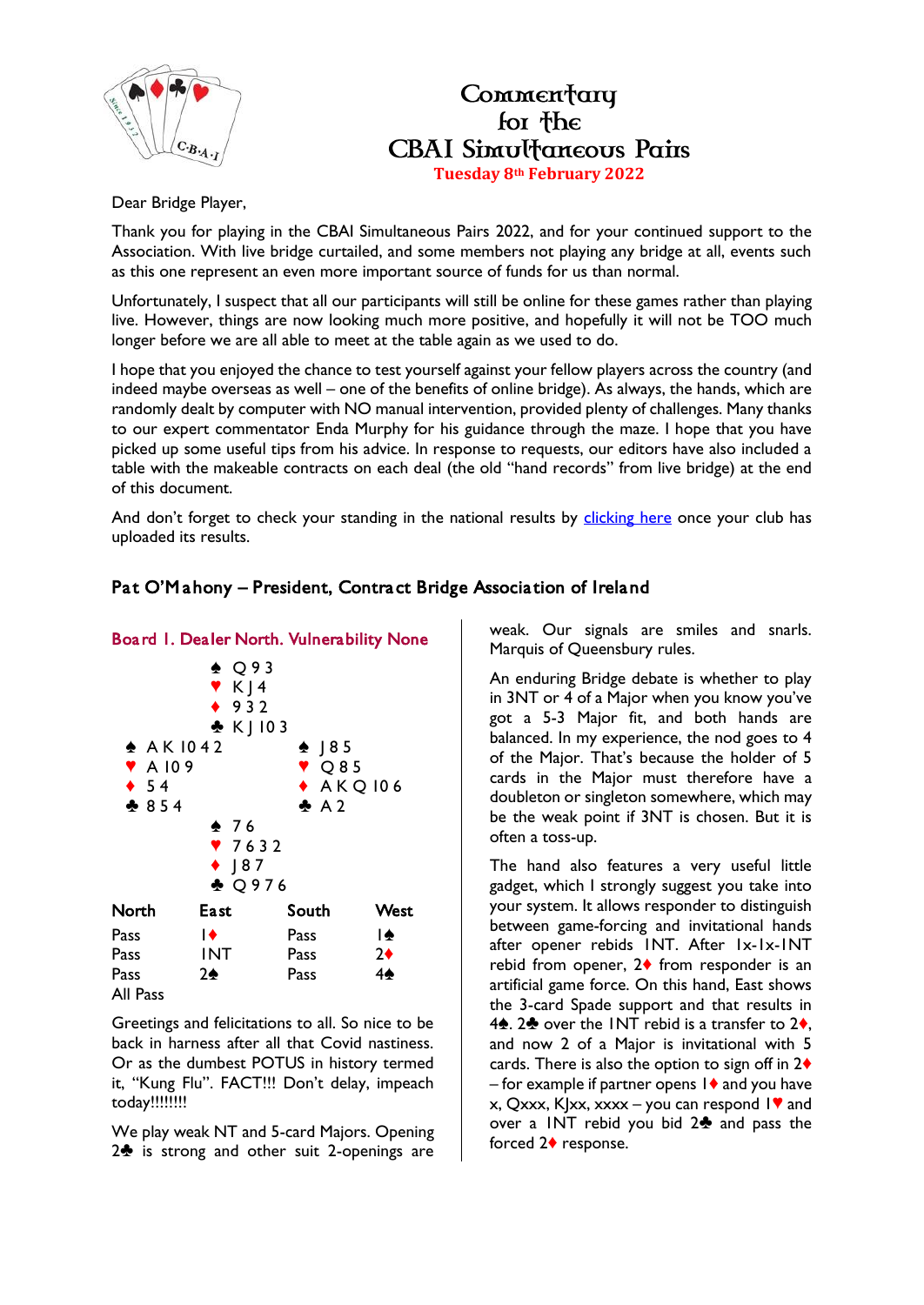In  $4\spadesuit$  there are 11 easy tricks, only a club lead threatens that. In that case you can duck the first club or win it and finesse a spade. The mistake would be to win the club and cash AK of spades.

## Board 2. Dealer East. Vulnerability N/S



The learning point here is that South is too strong merely to overcall  $\mathbf{I}$  . Instead they should double, and bid suits later. If for example, partner bids  $|\bullet|$  in response to the double, South can bid  $2\spadesuit$  to show a big hand in support of spades (remember North promises zero points for the  $1\spadesuit$  response to the double). If North bids 2<sup>4</sup> in response to South's takeout double (again promising zero points),  $2$  from South shows exactly what he's got – a hand too strong to overcall  $\mathsf{I}\blacktriangledown$  initially.

On this hand, South is going to have to bid  $2\mathbf{V}$ himself, and will make 9 tricks by entering dummy with the spade queen and leading the jack of diamonds. South's pips are good enough to deliver 2 tricks in the suit.

## Board 3. Dealer South. Vulnerability E/W



| North | East. | South          | West        |
|-------|-------|----------------|-------------|
|       |       | Pass           | <b>Pass</b> |
| I♠    | Pass  | 2 <sub>•</sub> | Pass        |
| 3V    | Pass  | $3\spadesuit$  | All Pass    |

The range for South's  $2\spadesuit$  response is 5-9 and might only have 3 spades. North would like to be in game if South is upper range, so  $3\blacktriangledown$  is a Game Try. South is betwixt and between. 7 points, very good trumps, but the hearts are poor and the 4-3-3-3 shape has no ruffing value. I think you bid  $4\spadesuit$  on Sundays and Holy Days of Obligation, otherwise 3<sup>4</sup>. In these days of political correctness, I should perhaps add that 4<sup>t</sup> is also recommended if its Yom Kippur or Ramadan or Diwali.

East will lead the club Queen to West's Ace. It now looks clear to switch to the King of hearts, and that gets E/W a heart ruff, so 9 tricks. However I think 10 will be the result much of the time.

I've been remiss in leaving it until Board 3 to inform you that our selected wine for the evening is Casillero del Diablo, from the Concha Y Toro people in Chile. If you know your wine history, you'll know that centuries ago, the great vines of Europe fell victim to blight, and the replacement grafts came from Chile. This particular Chardonnay smacks the palate a treat, and retails at €8 a bottle in Tesco's. Cheers!

#### Board 4. Dealer West. Vulnerability All



A key skill in improving your game is hand evaluation. You should constantly re-evaluate your holdings upwards or downwards. as the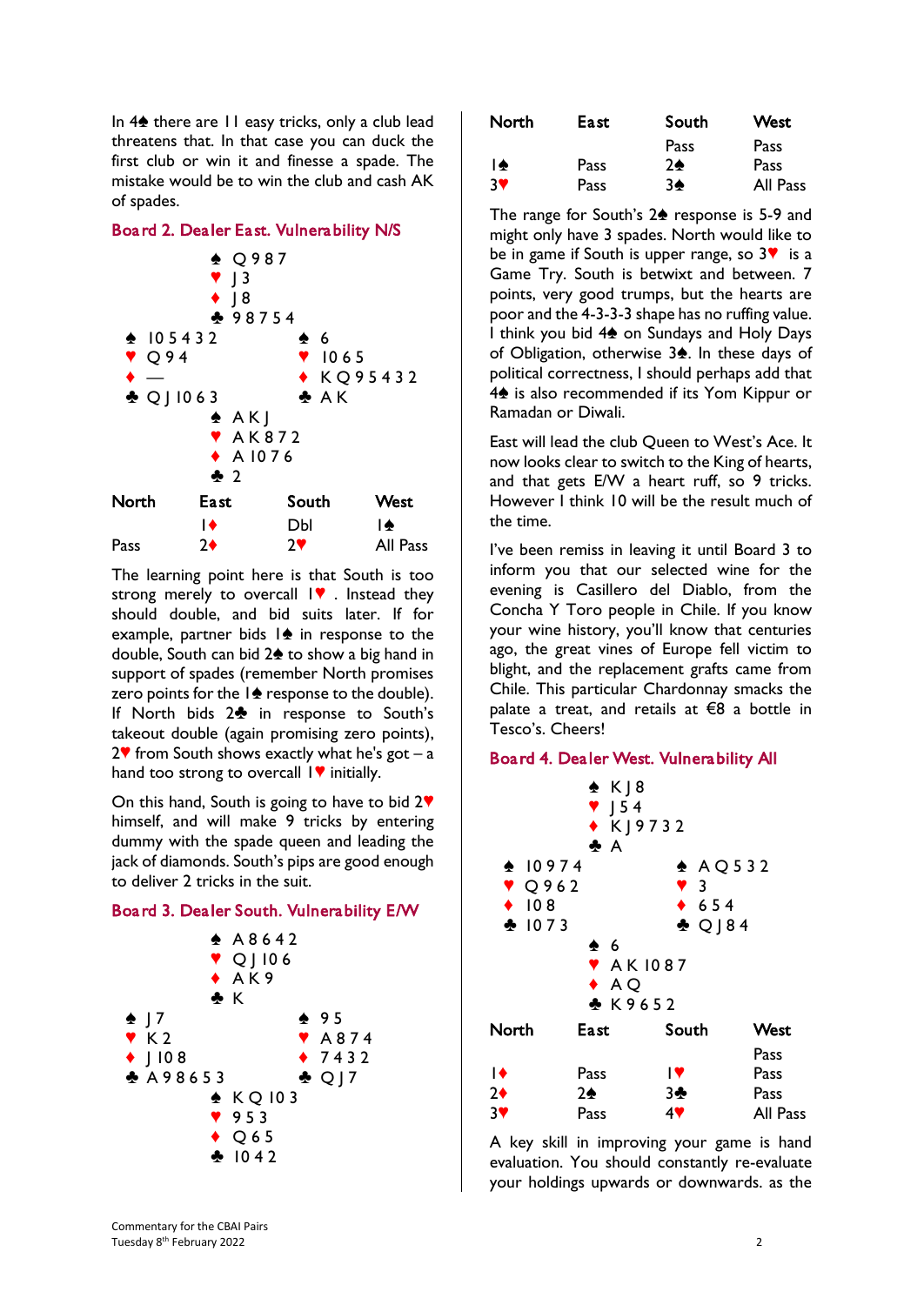auction progresses. On this deal, East isn't strong enough originally for a vulnerable  $1\spadesuit$ overcall, but when North limits his hand by rebidding  $2\spadesuit$ . East should venture  $2\spadesuit$ . Neither North nor South seem to have spades, so it's reasonable to put partner with a few. Contesting the partscore is important.

South is always going to game, so bids  $3\clubsuit$  (NB a new suit at the 3-level is always forcing). North will reduce his hand's value based on East's spade bid, since the KJ look to be worth less now. He shows the heart support and  $4\Psi$ is the contract.

11 tricks are normal. After the 10 of spades to Jack and Queen, a club return is likely. Now you either ruff two clubs in Dummy to establish your  $5<sup>th</sup>$  club, or you play a heart to the 10. The doubleton Ten of diamonds with West means you can overtake the Queen and run the suit if need be.

Some Norths might raise  $1$  to 2 $\blacktriangledown$  rather than rebid  $2\bullet$ . I don't disagree violently but having six diamonds swings it for me.

## Board 5. Dealer North. Vulnerability N/S



This hand highlights the topic of REVERSING in bidding. South must respond initially in spades, planning to bid hearts later. If s/he were to respond  $\mathsf{I}\blacktriangledown$  and later bid spades, that is a reverse and shows a game-going hand at least. Similarly, North after opening 1<sup>2</sup>, cannot rebid  $2\blacklozenge$  – that too is a reverse and shows at least 16 points. Therefore, neatly following the last observation on Hand 4, North raises to  $2\spadesuit$ despite only having 3 of them.  $2\spadesuit$  is a natural limit raise and South will be quick to pass.

There are many ways the play might go, but 9 tricks would seem to be the favourite.

## Board 6. Dealer East. Vulnerability E/W



An early chance to apply our agreement from Board 1, so  $2\blacklozenge$  is again an artificial game force. South shows the spade support and North is off to the races.

(4NT is Keycard Blackwood, which has five Aces – the King of trumps is the  $5^{th} \cdot 5 \blacklozenge$  shows zero or 3 of the 5, obviously 3 in this auction).  $6$  is on ice.

## NEWSFLASH

The world of Irish Bridge was thrown into chaos last week, as it emerged that high-profile Irish international player BJ O'Brien was disqualified for cheating in the National Hokey-Cokey Championships. Apparently he was putting it in when he should have been shaking it all about.

#### Board 7. Dealer South. Vulnerability All

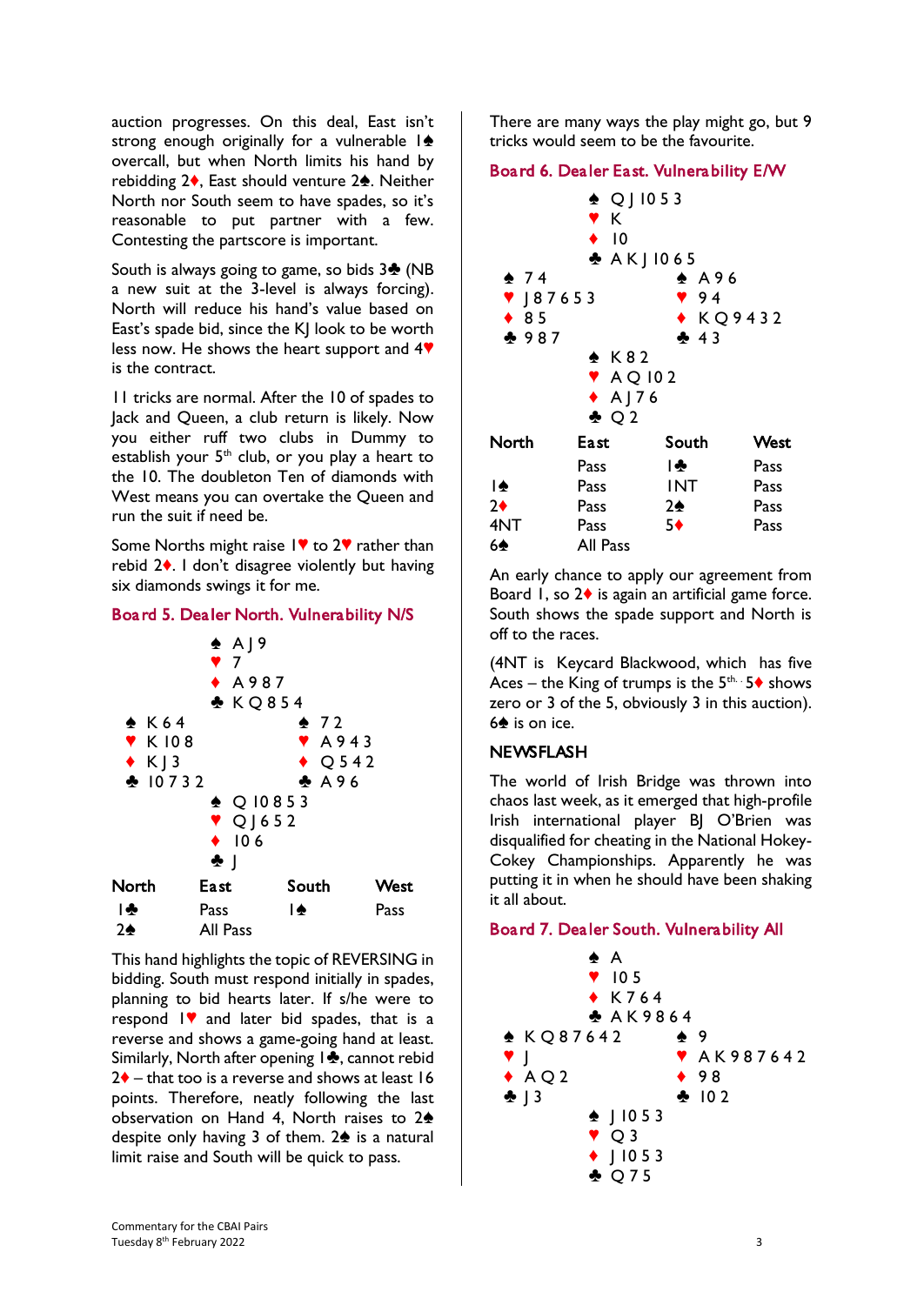| North   | East. | South    | West |
|---------|-------|----------|------|
|         |       | Pass     | I♠   |
| $2 - 5$ | 47    | All Pass |      |

Forsooth is it written down in the Book of Leviticus, and relevant addenda, that if the Great Shuffler dealest thou AK to 8 in a suit, verily shalt thou call that suit "trumps". Thusly shalt thou as East make it thy business, once thy partner shall open  $1\spadesuit$ , to bid  $4\heartsuit$  at thy earliest opportunity.

And lo,  $4$  is very likely to make. Assuming North has bid clubs, South will lead one. To beat 4<sup>,</sup> North has to cash the Ace of spades and lead a low club to South's Queen in order to get a spade ruff. The problem is that if you treat the Ten as an honour, then South's lead of the club 5 could be from Queen or Ten. And it could be from 3 or 4 clubs. So it is far from easy for North to get it right.

A diamond lead beats  $4\blacktriangledown$  straight away, but that isn't going to happen once North bids clubs.

Here endeth the lesson. May your God go with you.

## Board 8. Dealer West. Vulnerability None



Not unlike the previous hand, and especially if East opens (s/he should), South should abandon science and bid  $4$ . Yes, you may have slam if partner has a perfecto, but you're unable to explore that. So you follow the dictum of the great Rixi Markus and "bid what you think you can make".

A diamond lead holds  $4$  to 11 tricks. Any other lead allows clubs to be cashed discarding diamonds, and that is 13 tricks!!

Since there wasn't much to this hand, let's amuse ourselves by recalling events on this date (February  $8<sup>th</sup>$ ) in history. The great racehorse Shergar was stolen in 1983. Mary Queen of Scots was beheaded in 1587. Actress Mary Steenburgen was born in 1953. MMMMMMMMMMMMM.

MMMMMMMMMMMM. OOOOOHHHH.

In 1900 the Brits fled from Ladysmith. And in 1952, QE2 ascended to the throne. May God bless her and all who sail in her.

## Board 9. Dealer North. Vulnerability E/W

| $\sqrt{3}$<br>$\bullet$ 6<br>A K Q 97 | $\triangle$ KQ864<br>$\blacktriangledown$ A 108<br>◆ 8532<br>$\bullet$  <br>$\triangle$   1097532<br>٠<br>KQ754<br>$\triangle$ AK <sub>19</sub><br>$\clubsuit$ 10842 | ♠ A<br>$\sqrt{962}$<br>$\bullet$ Q 1074<br>A653 |          |
|---------------------------------------|----------------------------------------------------------------------------------------------------------------------------------------------------------------------|-------------------------------------------------|----------|
| North                                 | <b>East</b>                                                                                                                                                          | South                                           | West     |
| Pass                                  | Pass                                                                                                                                                                 | IV.                                             | 2♠       |
| Pass                                  | Pass                                                                                                                                                                 | DЫ                                              | All Pass |

This is a great Pairs hand. I'd pass as Dealer, but some may open. The big point is that when West jumps in spades (weak), South must reopen with a double for takeout. North will convert for penalties. Note that North cannot himself double for penalties – that would be a negative double, showing 9+ points and a heart suit.

 $4$  $\blacktriangleright$  is a decent contract and has chances but is an unlikely make, not least because of the 4-1 break. So taking down 2<sup>4</sup> doubled will probably be a big winner.

I'm not known as a shrinking violet when it comes to bidding, and if West was non-vul it's  $3$  without even thinking about it. But vul against not,  $2\spadesuit$  is plenty. I must be getting old.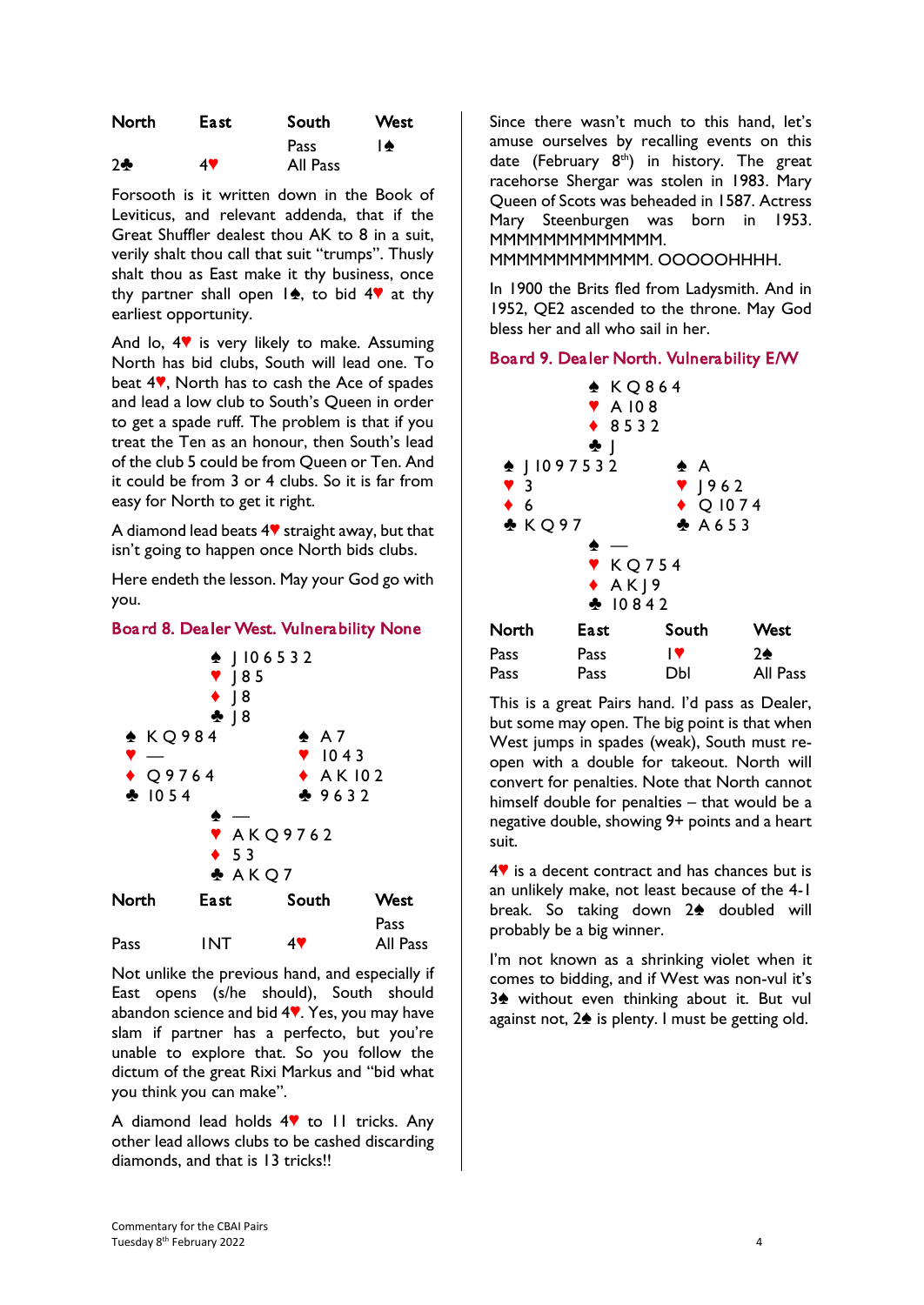

There are a couple of instructive points here. First, as South you need an agreement with your partner as to whether you are going to open balanced 11-counts. With my partners, I pass them.

The second point is that West should open  $3\blacklozenge$ every day of the week. Partner is a passed hand and you have no Aces. You don't have a 3-card major, which I think is important. If I've a 3 card major, partner might have 5 of them and that suit could be best for us. Pre-empting on a good 6-card minor suit in the right circumstances is a very good idea indeed.

So  $3\blacklozenge$  from West it is. The whole idea of preempting is to take bidding space away from opponents!

You can see that North has a real problem over 3<sup>\*</sup>. His partner has passed. His hearts are watery. What to do? Because I'm a bidder and I think bridge is a bidders' game, I'd venture 3<sup> $\blacktriangledown$ </sup> as North, fraught as it is. I just think passing is supine. South has an easy raise to the cold game. But many Norths would let 3<sup> $\bullet$ </sup> off. Minus 200 when N/S have 620 their way – not too shabby at all. Even doubled for 500,  $3\diamond$  comes out ahead.

But if West fails to open  $3\blacklozenge$ , N/S sail into game.

## Board 11. Dealer South. Vulnerability None



Despite the great 5-6 shape, West should not open. However, if the spades were a minor suit, then West opens  $2\blacktriangledown$  on Sundays and Holy Days of Obligation,  $3\blacktriangledown$  otherwise. The reason West can't open in hearts here is that they've got 5 spades, and you want to keep both suits as options for setting trumps.

West has a chance to double at his second turn, showing the unbid suits, i.e. the majors. 3NT is down straight away on a spade lead. Even on a heart lead, West still beats it by switching to a spade, because the club finesse fails. Some Souths may have responded  $|\spadesuit$ rather than  $\mathsf{I}\blacklozenge$ , and that may put the defence off the suit, in which case 3NT will make.

When I learned the game down home in Wexford, I was sternly admonished to "Bid'em  $up''$  – hence my response of  $\blacktriangleright$ . But these days there's a school of thought called MAFIA (Majors Always First In Answering). I might switch allegiance – maybe they'll make me an offer I can't refuse.

I was talking to an Australian pal the other day, comparing notes about Covid. I told him that an Irish Government Minister had wondered aloud on social media about the 18 Covids prior to Covid19.

My friend was incredulous. I then told him the chap in question (Simon Harris) was actually our Minister for Health.

My Aussie pal was in stitches. "But that guy looks like his Mom only put him in long trousers last week!! Next thing you'll tell me is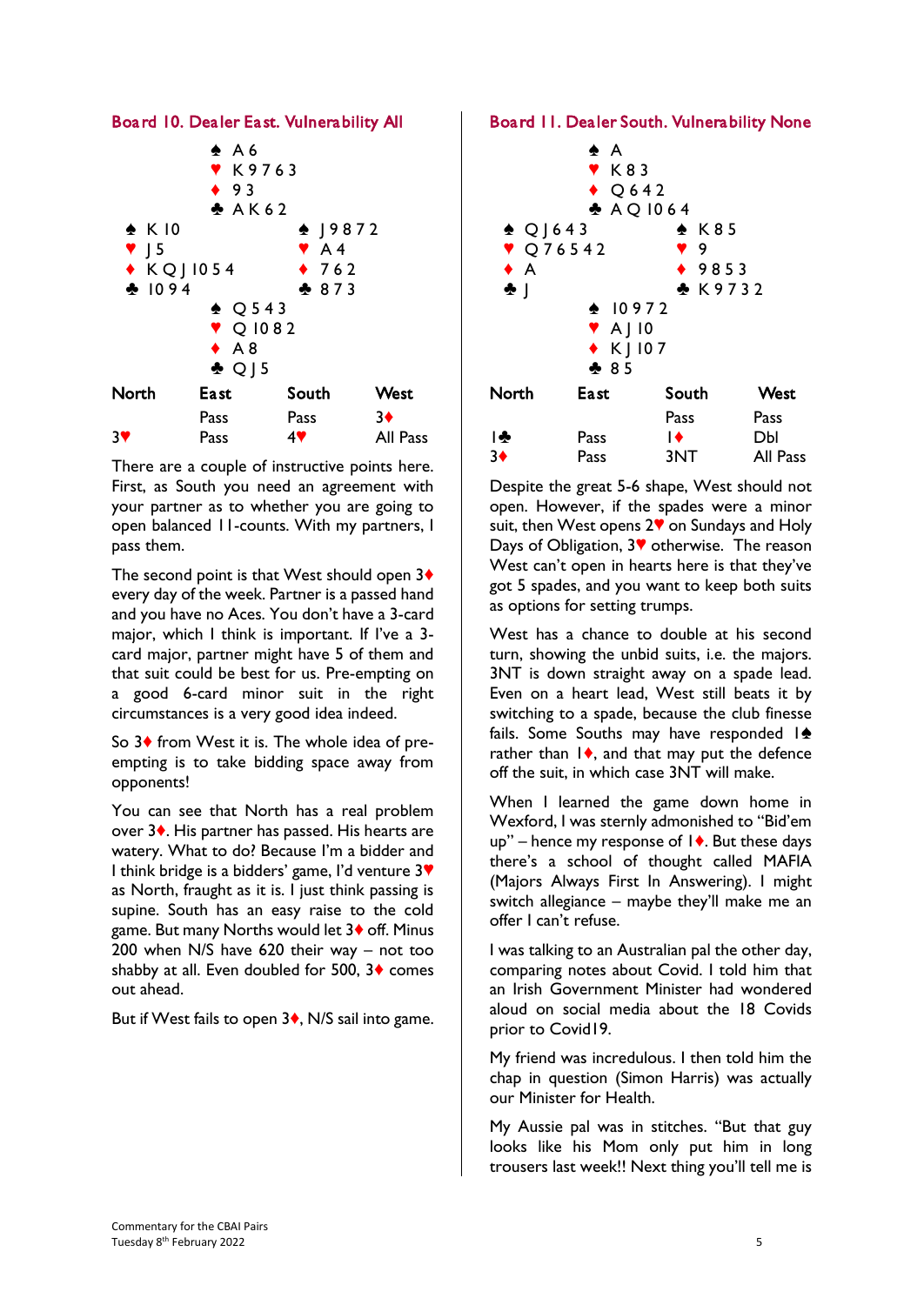that you've got a Finance/Prime Minister who doesn't even have a bank account!!"

No comment.

#### Board 12. Dealer West. Vulnerability N/S



If you're East here, you need a way to show your 2-suiter in one go. I play Ghestem, and in that method 2NT shows the lower 2 of the 3 suits excluding opener's suit, so here its clubs and hearts.  $2\blacklozenge$  would show clubs and spades, 3<sup>h</sup> spades and hearts. 2NT shows at least 5-5 in the suits you have.

South wants to bid game, so  $3\spadesuit$  is showing pretty much what he has. A new suit at the 3 level is always forcing. North will raise to game. A club lead means the defence has 3 tricks, and declarer needs to get diamonds right (not difficult given East's known shape).

#### Board 13. Dealer North. Vulnerability All



A very useful tip if you want to play winning Bridge is to look for ways to put pressure on your opponents and give them a chance to make mistakes. Once North has passed, South should open  $1$ <sup>o</sup> or 2<sup>o</sup>. Over 2<sup>o</sup>, West must choose 2NT or double, either way they'll end up in some number of spades. I'm a doubler since I have the other major. West bids only 3 $\triangle$  because remember that 2 $\triangle$  promises no points at all!! Think of it this way :- West has a 16-count and credits South with 8 let's say for opening  $2$ . That leaves 16 points between North and East, so 8 points each. So West has a reasonable expectation of 24 combined points, and even though  $2\spadesuit$  didn't promise anything, West should invite with  $3\spadesuit$ .

4<sup>t</sup> is, as Eamon Dunphy might say, a good contract but not a great one. The duplication in hearts is wasteful. I'd expect most pairs to be going down in game. Heigh-ho. Sic transit gloria mundi.

Goodness me, here we are with 13 boards gone already and not a child in the house washed! What is the world coming to?

#### Board 14. Dealer East. Vulnerability None



Now as we are approaching the halfway stage, you may be wondering about that nice Chardonnay I mentioned on board 3. Well, it's slithering down just fine and dandy, thanksh for ashking.

What about East's opening bid? What do you do if you've a 5-card major, balanced and in your NT opening range (as here)? Simple rule – if the major suit is good enough to rebid, you open it, otherwise you open 1NT. If East had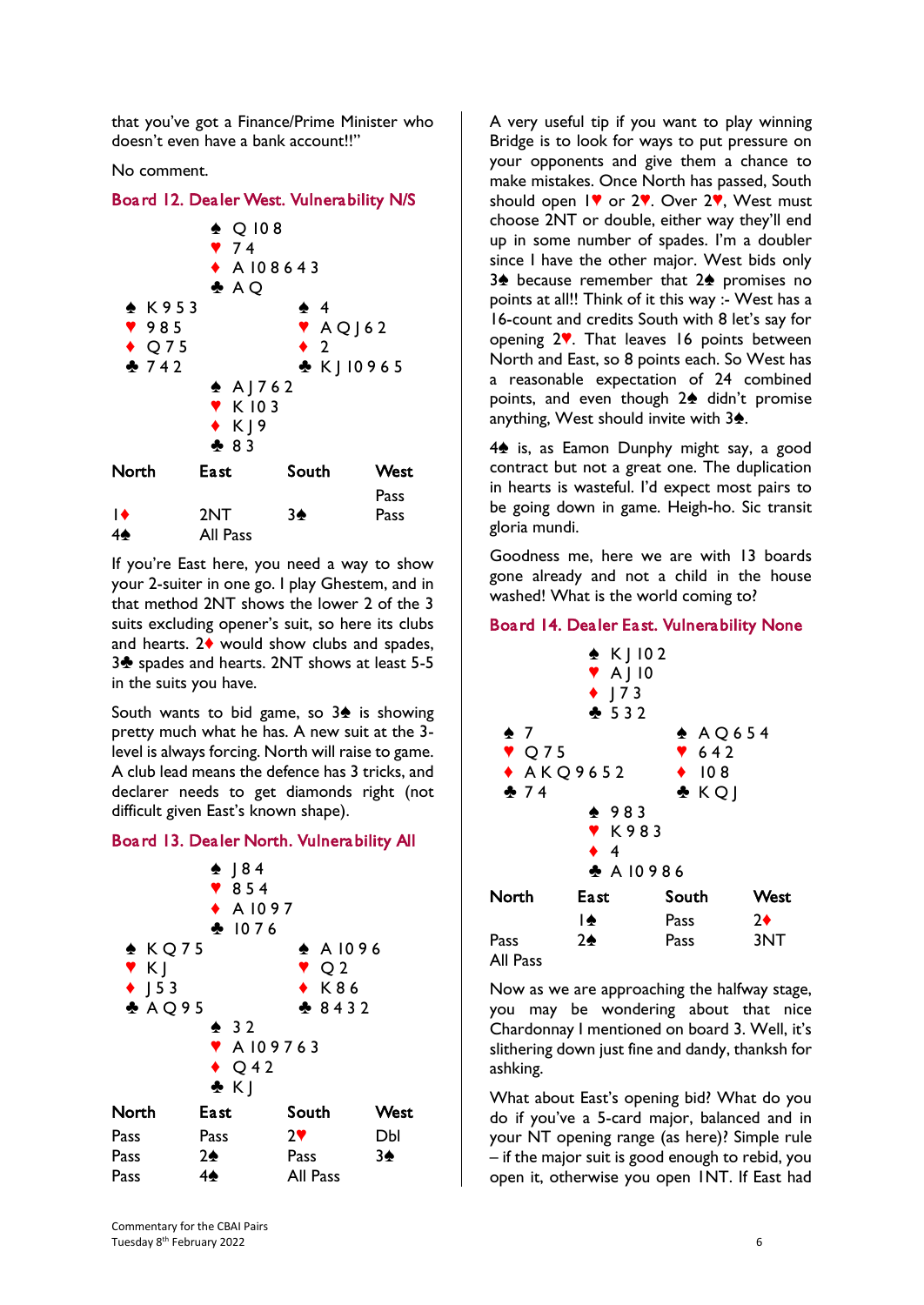Qxxxx of spades and Ax diamonds, we'd be opening 1NT.

After East opens and rebids spades, West just punts the likeliest game. I reckon most roads lead to 3 nosers. And it's likely to make if played by West. Only way to beat it is for North to lead HJ or 10, South overtakes and continues hearts, and gets back in with Ace of clubs to cash his  $4<sup>th</sup>$  heart. North is more likely to lead a club, though.

If East plays 3NT, South can beat it by leading a heart. "Lead the unbid major" is a tenet of Bridge folklore, and it works very well here.

Onwardsh and upwardsh.





Now don't get your knickers in a twist at my recommendation that West should open  $2\spadesuit$ here!!

2NT Pass 3NT All Pass

Before you have me denounced from the pulpit, allow me to tell you why opening  $2\spadesuit$  is a very good idea indeed.

First, it is increasingly normal to open a weak  $2\spadesuit$  on a good 5-card suit that you'd want partner to lead. Second, you're not vulnerable. Third, you have a surprise kicker in that juicy club suit. And fourth, you have a small doubleton heart, so you're not running the risk of missing a heart fit. So nous sommes toujours opening  $2\spadesuit$  on these hands going forward, n'est ce pas mes braves?

North will overcall 2NT, 15-17, and South's chunky diamonds should persuade him to raise to game.

If East is on lead to 3NT, he'll now lead a spade as instructed. West inserts the ten and that's one down. Alors, es-tu starting to see the value of opening  $2\spadesuit$ ? Je should vraiment hope so.

(Note that diamonds should be played by cashing the King, then small to the Ace, allowing declarer to pick up Jxxx with East).

What if South plays 3NT? West can still beat it, but only by leading the spade Queen at trick 1! Leading the Ace or a small spade doesn't work.

Making 3NT will score well, je pense. Apres moi le deluge!! L'Etat, c'est moi!!!

#### Board 16. Dealer West. Vulnerability E/W



On board 12 I observed that a 1NT opening with 6-3-2-2 and a good minor suit is becoming de rigueur. Same goes for 5-4-2-2 hands with good minors. So go on – knock yourselves out. Lord above, I'm giving yiz pearls here. You're also going to need the lingo. Next time you open 1NT with 5-4-2-2 you say "Partner, I was semi-balanced" With 6-3-2-2 it goes "Partner, I was quasi-balanced. Armed with the lingo, Robert is now your mother's brother.

On the given auction, West is showing 5-4 in hearts and spades, and limited values.  $2\Psi$ should make easily, with an overtrick if N/S fail to find their diamond ruff.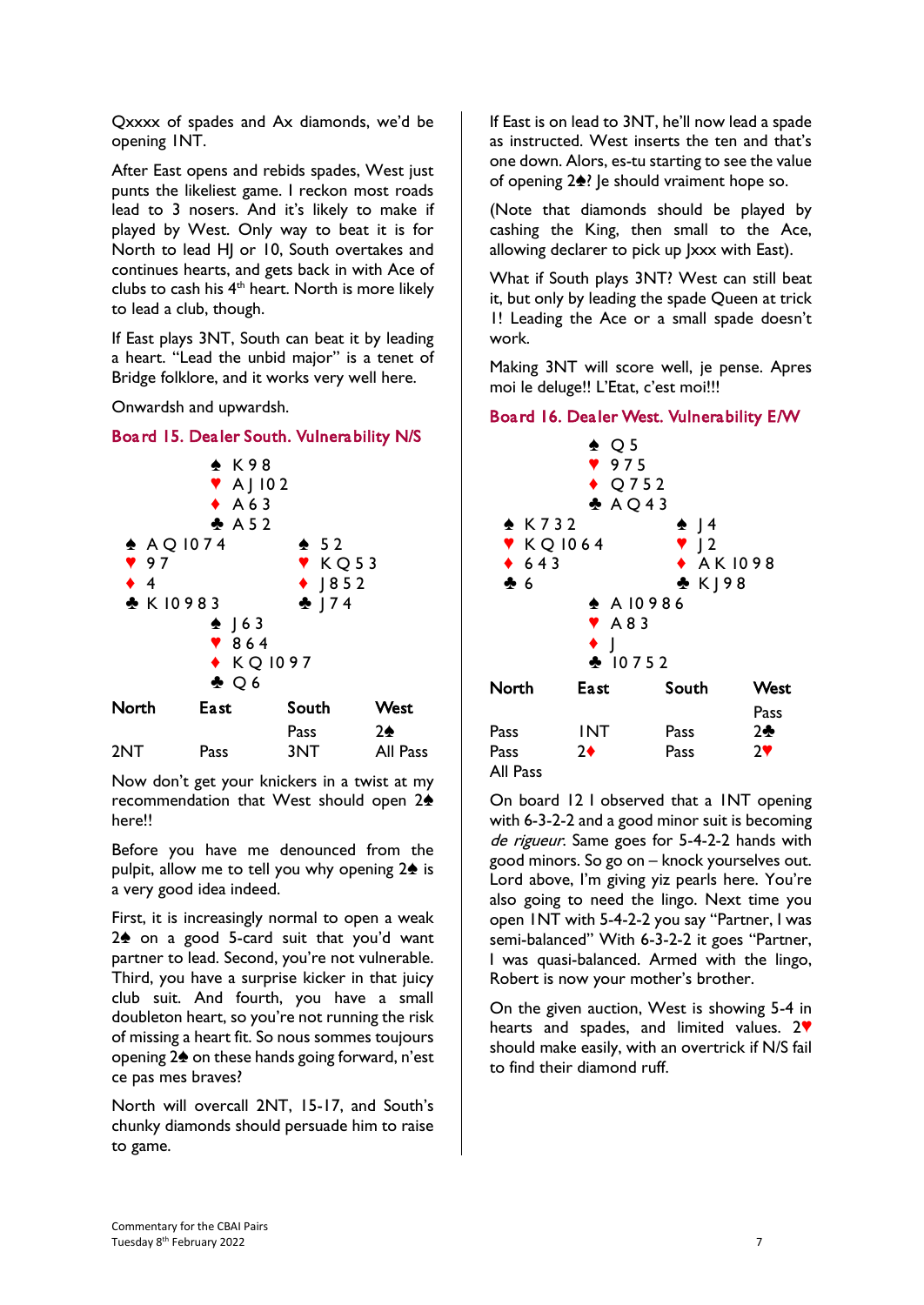



Just to show you that there's method in my madness, please refer to Hand 15 where I advocated a  $2\spadesuit$  opening on a 5-card suit. Here as North, I wouldn't open  $2\Psi$  in a sunth of Mondays. The suit is crap, and you've got 4 of the other major. Sadly for me, whilst there is indeed method in my madness, there's also madness in my method much of the time.

East opens  $1\clubsuit$ , in keeping with the dictum that when you're 4-4-4-1, you open 1 of the suit below your singleton. This will prevent South from bidding 2NT to show the minors, so he'll overcall 1<sup> $\bullet$ </sup> and West will buy the contract in 1NT.

On a diamond lead, 1NT should be down two. At trick 2 a spade is led off the dummy, South winning the king. A low club now (NB not the King!) delivers 5 club tricks. Then South plays a heart to remove dummy's entry while spades are still blocked.

How does South know to play a low club rather than the King? West's 1NT range is 6-9 points. The opening lead (7 of diamonds) places him with KJ of diamonds. The decision to lead a spade away from dummy's Ace at trick 2 strongly suggests West has a spade honour. Therefore he cannot have AJ of clubs. Lemon entry, my dear Watson.

I think plenty of Souths will play the King of clubs, thereby blocking the suit. 1NT may even make now.

How will South feel if he erred by playing the club King? As the quote from The Quiet Man goes – "He'll regret it to his dying day, if ever he lives that long".

## Board 18. Dealer East. Vulnerability N/S



Another good example of the folly of merely counting points when you've got shape and a fit. N/S have 22 combined points but are cold for 10 tricks because of the known 10-card fit and North's heart singleton.

I'm suggesting North should, based on this logic, simply raise to game. There is theory behind this. The Law of Total Tricks, dating from the 1950s, says that more often than not, the number of trumps equals the number of tricks. Here, N/S have 10 spades and E/W have 8 hearts, so there are 18 combined trumps. Lo and behold, N/S have 10 tricks in spades and E/W 8 in hearts.

As it happens, E/W can profitably sacrifice in 5♦ or 5♥, which cost only 500, but I don't see that as very likely.

Anyway, my Aussie pal from board 11 called me again, this time over Zoom with a halfdozen of his pals. "Tell us more about your Paddy Politicians!". So I told them we'd had a guy last year, who was a Minister for about 20 seconds. It turned out that he'd been driving on a Provisional Licence for about 20 years. He just never got round to taking the oul' test. I went on to refer to the issues surrounding the voting buttons in the Dail chamber, explaining how our poor put-upon TDs had had the divil's own job pressing their own buttons and other peoples' buttons, such that actually pressing the right buttons was quite beyond them, so it was.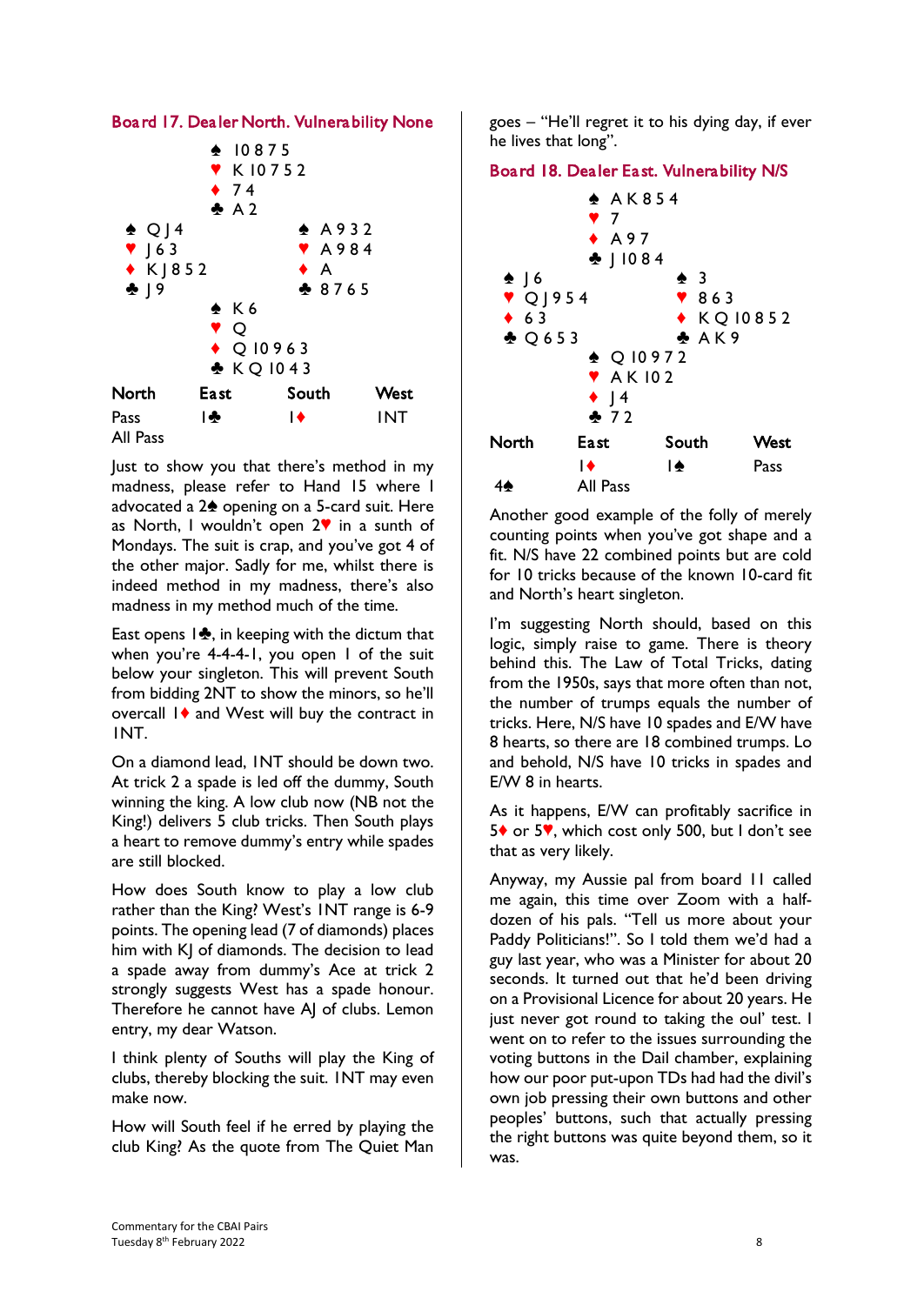At this point my Aussie pals offered me a lucrative contract to regale them with stories of this ilk on a regular basis. I gladly accepted. I think next time I'll go with the Taoiseach who gave an interview to the national broadcaster while clinically drunk. I'll follow up with the cretinous clown from Kerry who falls asleep in the Dail and at All-Irelands when he's not disputing Global Warming. As a kicker, I'm holding in reserve the one and only John Delaney. God I'm going to coin it. This time next year I'll be a millionaire, so I will.

## Board 19. Dealer South. Vulnerability E/W



I think this hand is the average of the night, at 3NT+1.

On the personal front, there have been two significant developments since last I beguiled you with a Sim Pairs commentary. One is that I've semi-retired from lecturing. This allows me ample time to pester my children to meet me, so that I can solemnly advise them to do all the things I didn't and don't. Second, there being no fool like an old fool, and God loving a trier, I've become engaged to be marinated. I don't deserve her and she most certainly doesn't deserve me, but there it is. It does seem to me that a marriage can be likened to a game of Bridge. At the start, you need two hearts and one diamond. But by the end, you're wishing you had a club and a spade.

#### Board 20. Dealer West. Vulnerability All



If the last hand was the average of the night, this one's the white-knuckle ride!

I am hoping that you will see 3NT from East as clearcut….only a serious pessimist could expect 5 losers!!

Now the spotlight is on South. He must reckon that 3NT is making, with club tricks, diamonds and outside Aces. But there's also a very good chance that N/S have max 5 losers in spades, which makes  $4\spadesuit$ -2 a good sacrifice. Look at it this way – give West 8 points for his  $3\clubsuit$ opening, and East 16 for his 3NT bid. That leaves 7 for North, and they're not going to be in clubs. So the prospects of making 8 tricks in spades are very decent.

And just look at what happens – there are indeed 9 tricks for E/W in 3NT BUT 11 tricks for N/S in spades!!

Kudos to N/S pairs who ventured to 4<sup>1</sup>! You may even have been doubled!!

So again we see one of our main themes for the night illustrated – shape and fit matter much more than points. As our American friends are wont to observe – points schmoints!!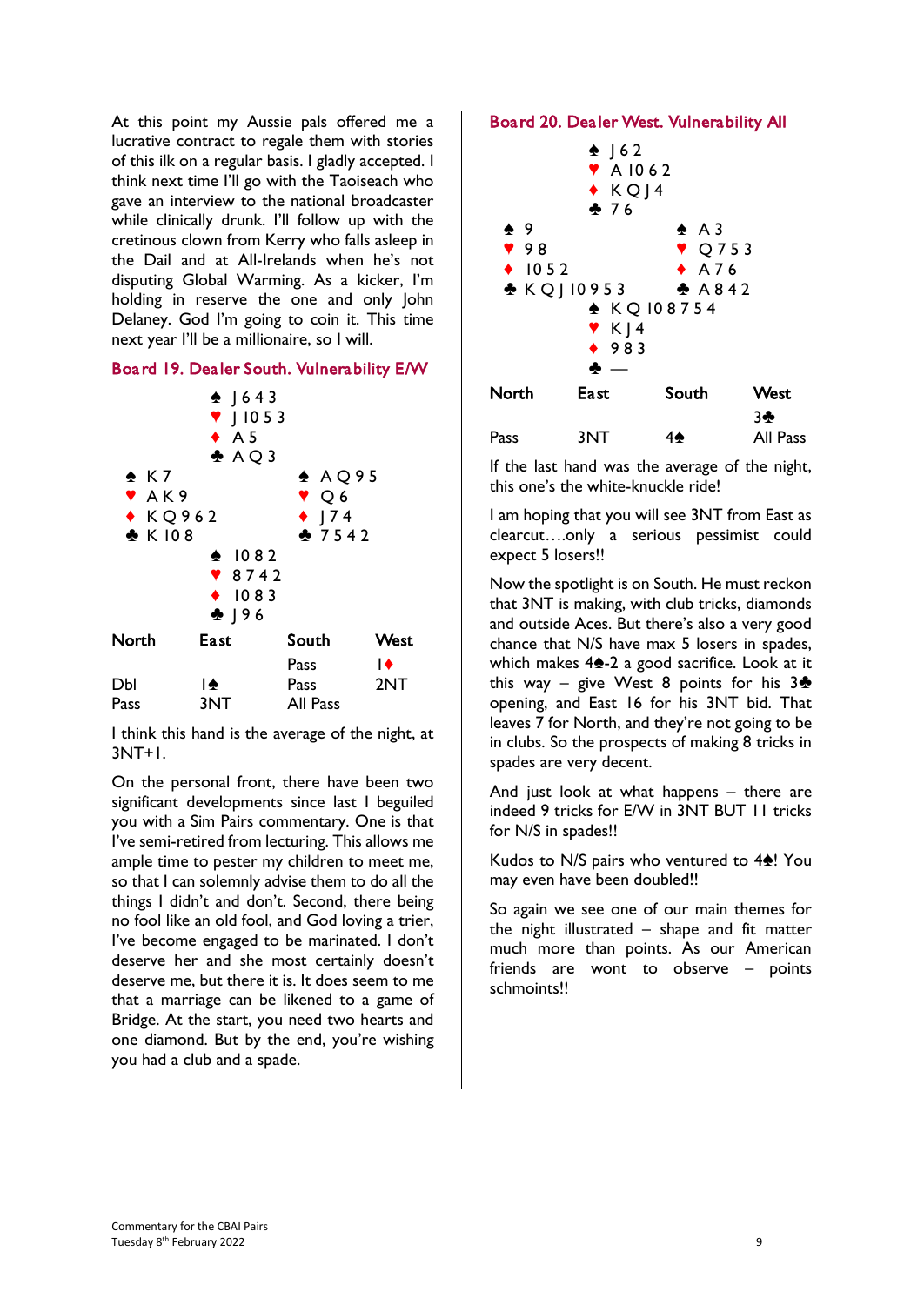

Another hand illustrating that when you've both got a flat shape and just an 8-card fit, you need to be careful about bidding game. On board 18 there were 22 combined points (effectively 20, since the minor suits jacks were redundant), but you had a 10-card fit and 10 easy tricks. Here you have 24 combined points but flat shapes and an 8-card fit. All 24 points are needed just to deliver 9 tricks in spades. I mentioned hand evaluation earlier. AK doubleton clubs in North and KQ doubleton diamonds in South are not very promising holdings.

Once Stayman establishes the spade fit, an invitational  $3$  from South looks about right. With 13 or 14, North can choose 3NT or 4S, but with 12 as here, discretion is surely the better part of valour.

In spades you've got two Aces and the King of spades to lose. If you cross-ruff clubs and diamonds West will have a second trump trick. And you still have to guess right for the Jack of hearts!

#### Board 22. Dealer East. Vulnerability E/W



The great American player, Bob Hamman, coined his famous Hamman's Rule – "If you have a choice of reasonable bids, and one of them is 3NT, that's your bid".

On this hand, if East is trying to decide between 2NT and 3NT, the Rule can be applied. He's got two chunky minor suits and three 10s.

North leads a heart and West wins the second round. Note that the 7 and 6 of hearts are now winners. 8 minor suit tricks makes 11.

If East is declarer and South leads a low heart, that's 11 tricks, and a right guess for the Jack of spades makes 12.

#### Board 23. Dealer South. Vulnerability All



North's  $3\%$  shows 5 hearts and 4 spades. It is invitational, i.e. South can pass it (North has other ways to bid if he wants to force to game).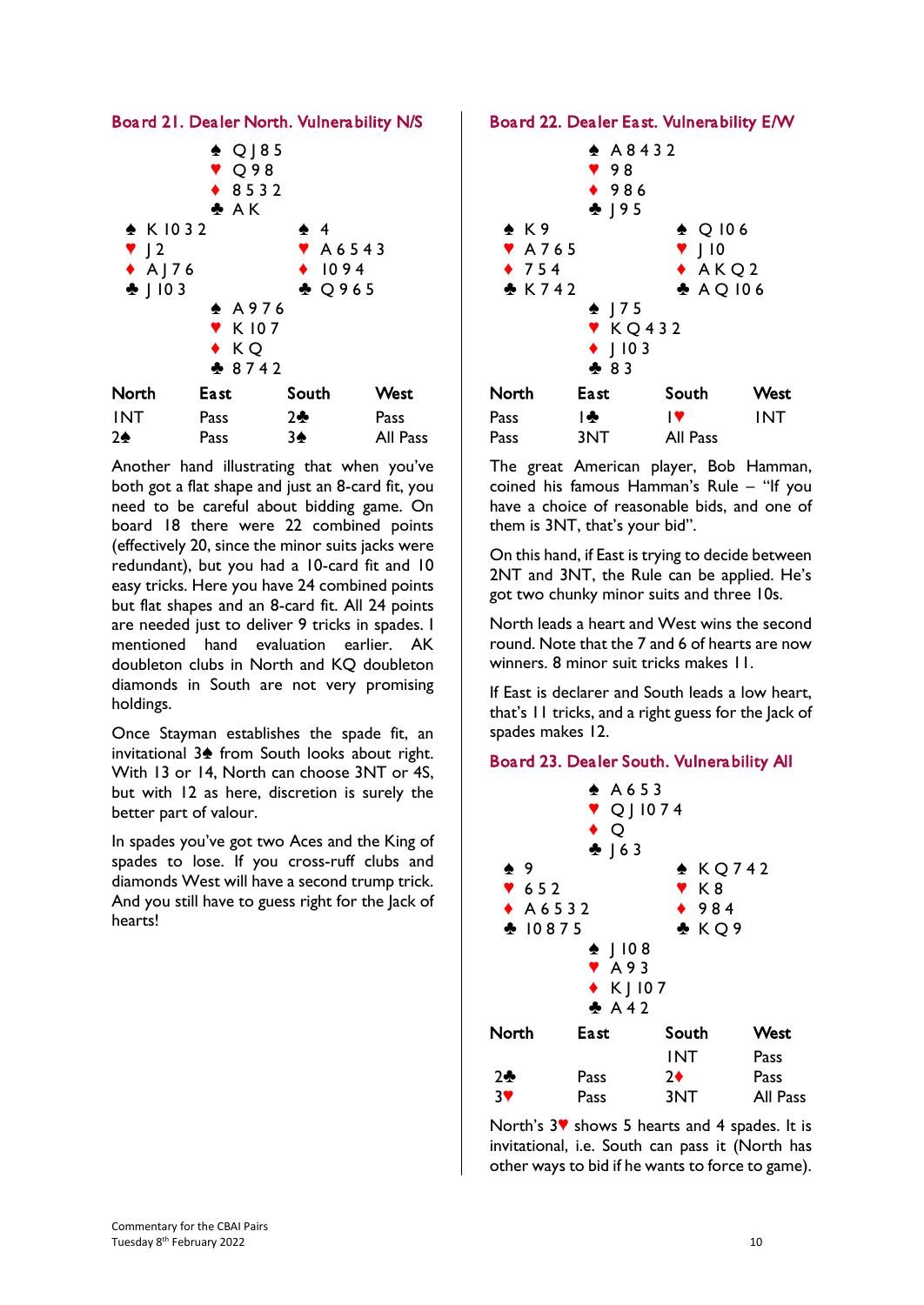If North didn't have 4 spades he'd have transferred to hearts rather than bid Stayman.

South must choose between  $3NT$  and  $4$ . It's very close. I'm going with Hamman's Rule from the previous board, so 3NT for me. South has a flat 3-3-4-3 shape, so I'd rather contract for 9 than 10. If South was 2-3-4-4 or 2-3-5-3, I'd opt for  $4$ .

A diamond lead from West gives ten easy tricks, as South can win, take 3 hearts ending in hand and knock out the Ace of diamonds.

What happens in  $4$ . Played by South, West leads his spade. The trumps lie kindly, so South can knock out the Ace of diamonds and make 10 tricks – not as good as 3NT+1. If North plays  $4$ , the lead of the spade King gives  $11$ tricks for a very good score.

## Board 24. Dealer West. Vulnerability None



2NT is 20-22. North knows the contract needs to be  $4$  by South, so will transfer. Many people play 4<sup> $\bullet$ </sup> and 4 $\bullet$  here as transfers to 4 $\bullet$ and  $4\spadesuit$  respectively, and that's fine. I'm getting old and forgetful, so I keep diamonds as transferring to hearts and hearts as transferring to spades over all NT openers (including  $2\clubsuit$ -2x-2NT sequences).

North really has to drive to game. He's got a nice 6-bagger in hearts and a ruffing value in clubs.

11 tricks every day of the week.

Bit of a snoozer of a hand. Two things in my life were guaranteed cures for insomnia – the movie Apocalypse Now and the Arsenal Offside Trap in the Tony Adams days. I'll tell you my current Personal Sleep Depriver shortly, darlings.

## Board 25. Dealer North. Vulnerability E/W



What do you do when partner transfers into a suit that you have 4- card support for? The first option is to jump to 3 of the major, as here where East bids  $3\spadesuit$ . It shows 4 spades and a minimum hand. If you've 4 spades and a maximum, you bid your weakest outside suit, so here if East's Kings were Aces, he'd bid 3<sup>4</sup> This situation crops up reasonably regularly, so I'd encourage you to add transfer breaks to your system.

As regards the play, I think ten tricks will result more often than eleven. However, there are routes to the overtrick. If South kicks off with the Jack of diamonds, that gives the overtrick immediately. On any other suit lead, South can be squeezed or endplayed when trumps are run, because he is trying to guard both hearts and clubs. East's 9 of clubs becomes a big card.

Goodness me, a hand with a transfer break and a squeeze / endplay, all rolled into one! Value for money or what. I'm going to have to ask Sir for a pay rise.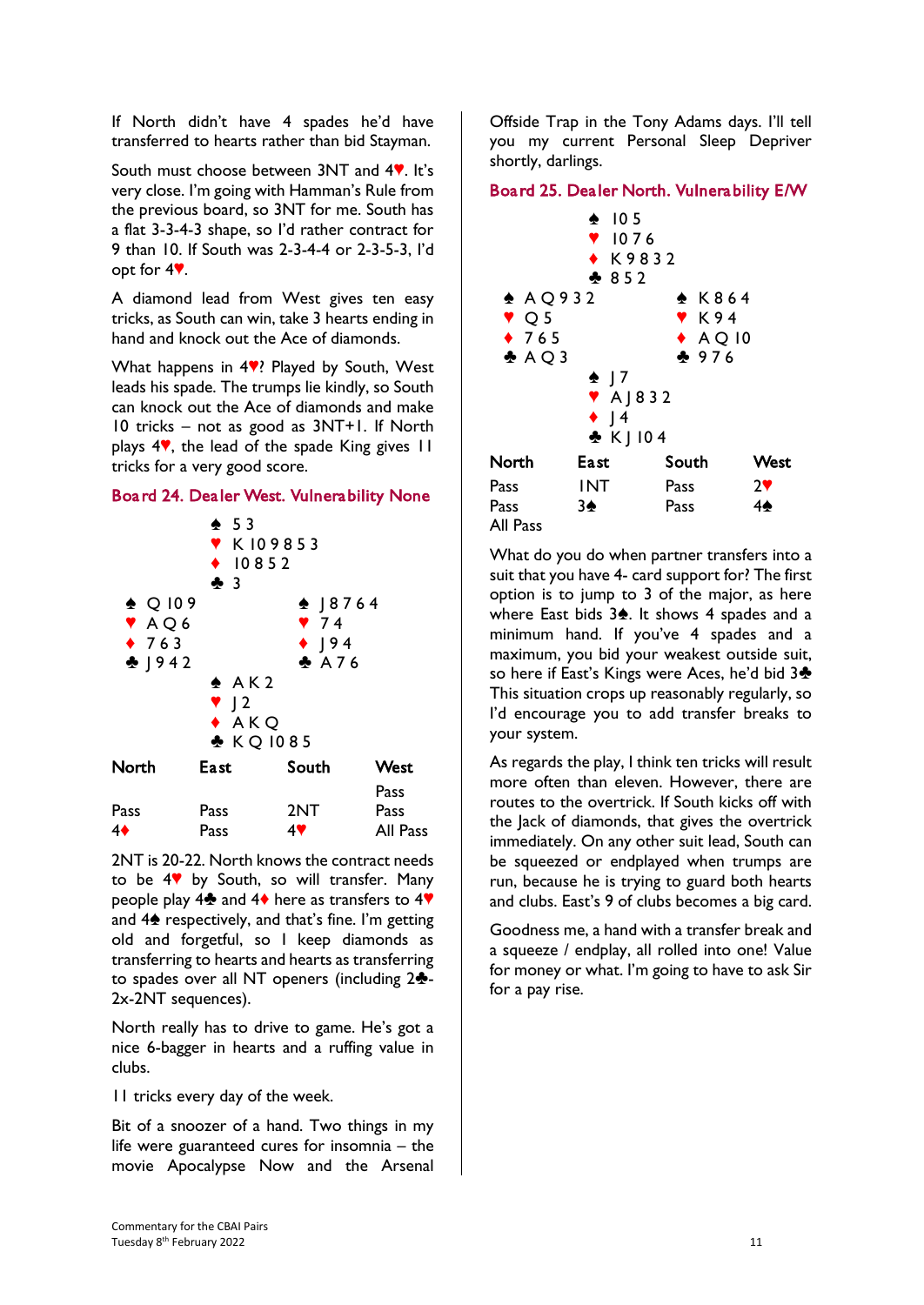

#### All Pass

Another ho-hum sort of hand. The lie of the diamonds means N/S can only ever take 3 tricks there, plus a club. So there should be plenty of 150s on view.

All of which allows me time and space to come clean to you about the thing that keeps me awake at night, as promised two boards ago.

It's the director Oliver Stone's unhealthy fascination with the JFK assassination. He's just brought out a sequel to his moronic 1991 movie "JFK". You may have seen that travesty. Oliver got the victim right and the venue right, and that's about all. In 2014, Vincent Bugliosi, who prosecuted Charles Manson, brought out his magnum opus "Reclaiming History". It is the definitive work on the JFK case and it blows every nutty conspiracy theory out of the water. Oswald did it, Oliver, and he acted alone. Period.

NURSE!!!! Mr Murphy in the Isolation Unit is becoming agitated and requires immediate sedation!! Bring a large needle – or Daniel O'Donnell's Greatest Hits – or the Dáil speeches of Willie O'Dea - at once!!!

#### Board 27. Dealer South. Vulnerability None



I love watching PM's Questions live from Westminster. You know the bit where the PM says "I refer the Honourable gentleman to the answer I gave some moments ago"? Well, I refer my honourable readers to the comments I gave on board 10. West has a standout weak 3♦ jump overcall. Decent suit, clubs as backup and crucially, zilch in the majors.

North bids 3<sup> $\triangle$ </sup> and East must choose between  $4\bullet$  and  $5\bullet$ . It's such a close call that I consulted a good pal of mine who wishes to remain anonymous, so we'll just refer to him as Hom Tanlon.

He agreed with  $5\bullet$ . It could make, but also opponents could misjudge and bid  $5\text{\AA}$ , which East will double.

N/S are a trick short in  $4\degree$  or  $4\spadesuit$  and E/W are one down in  $5\dots$ 

Any pair getting to  $4\sqrt{44}$  are unlucky contracts, and you'd want to be in them, just looking at the N/S hands. Revisiting our "points schmoints" theme for tonight, N/S have just 22 combined points, yet  $4\spadesuit$  only fails because trumps break 4-1 (a 3-2 break is a 68% chance). Still,  $4\spadesuit$ -1, even doubled, is a better result than letting E/W play a diamond partscore.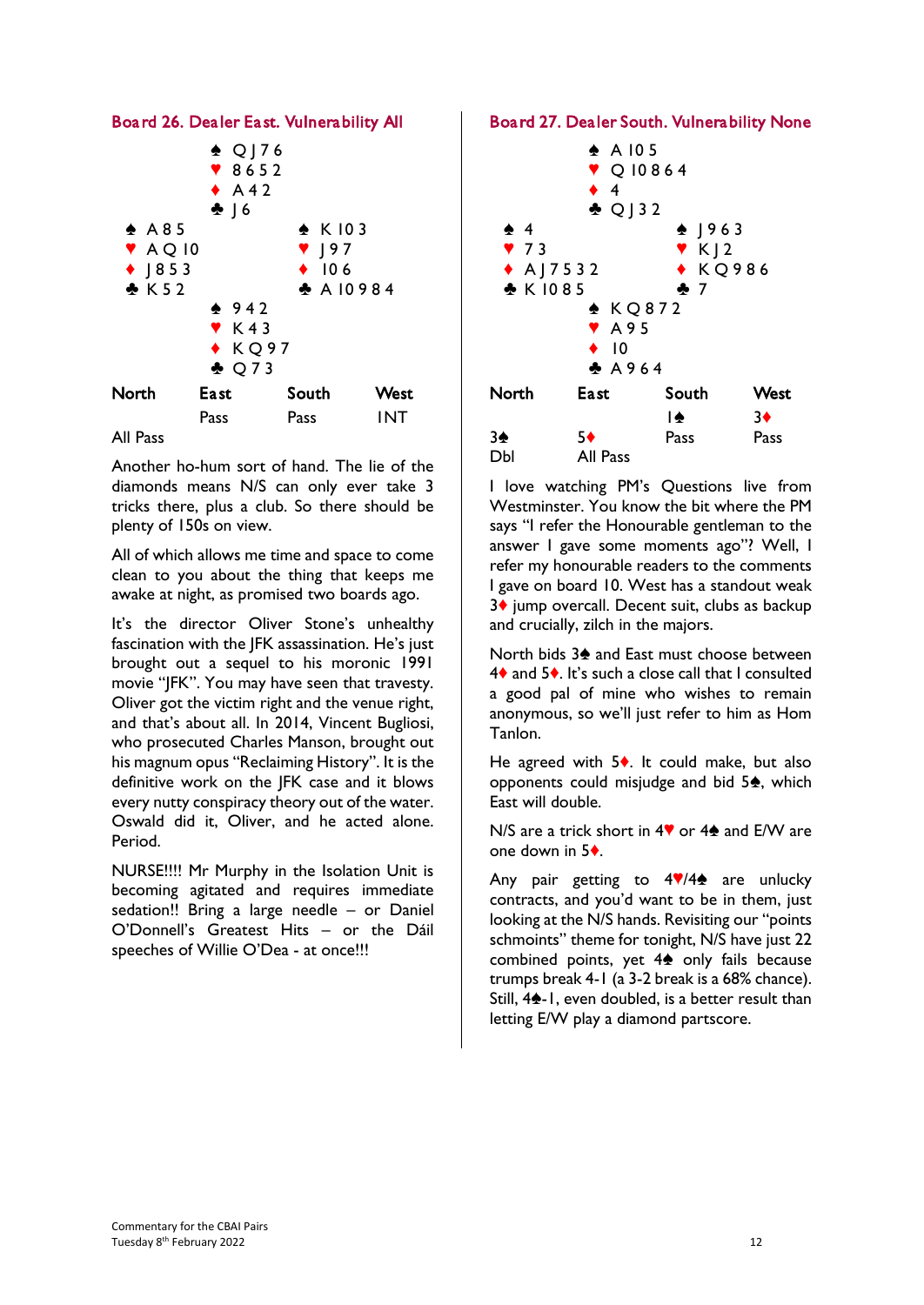



Have to admit I'd be bidding the N/S cards to slam. On the bidding shown, South transfers to spades, checks for  $(5)$  Aces and bids  $6\spadesuit$  to allow North to convert to 6NT if he only has 2 spades.

Alternative is a quantitative 4NT from South. North's good clubs may induce him to go to 6NT.

A heart lead appears to put paid to slam. And so it does, to all intents and purposes. But look deeper at the clubs. Lead the Jack. West must cover. Then lead the 9, which traps West's ten and East's eight. Do that and you make 13 tricks. If you did it against me, I'd be chesting my cards against you in future, ducky.

So I reckon slammers will get a heart lead and cask AK of clubs. Dang!!

## Board 29. Dealer North. Vulnerability All



East has a clear  $4$  opener. West should reason that if East had 7 solid hearts and the diamond Ace, he'd open  $2\clubsuit$  To my mind, that tips the scales in favour of being content with game, but it is a close call.

11 tricks on a diamond lead and a spade switch, or on a spade lead. On any other defence, declarer can establish the clubs via one ruff. Now you draw trumps and the Ace of spades is your entry to the clubs, for 13 tricks.

## Board 30. Dealer East. Vulnerability None



Yet another exemplar of two of our key themes tonight – firstly that fit and shape are far more important than points.

East's  $2\spadesuit$  bid says that he's very enthusiastic about the red suits, since opponents have bid the blacks and partner has made a takeout double.

Our second theme has been the need to reevaluate your hand as the auction develops. Once East bids  $2\spadesuit$ , West knows that they have a fit in both red suits, and that East is unlikely to hold wasted values in clubs. That makes  $4$ a standout.

Another age-old Bridge adage is "8 ever, 9 never". It relates to the diamond suit here, and recommends cashing AK rather than finessing. In other words, finesse with 8 cards in the suit, play to drop the Queen with 9.

For the Nth time, peeps – points schmoints. E/W have 22 combined points, the red Jacks are redundant, but 11 tricks are rolling.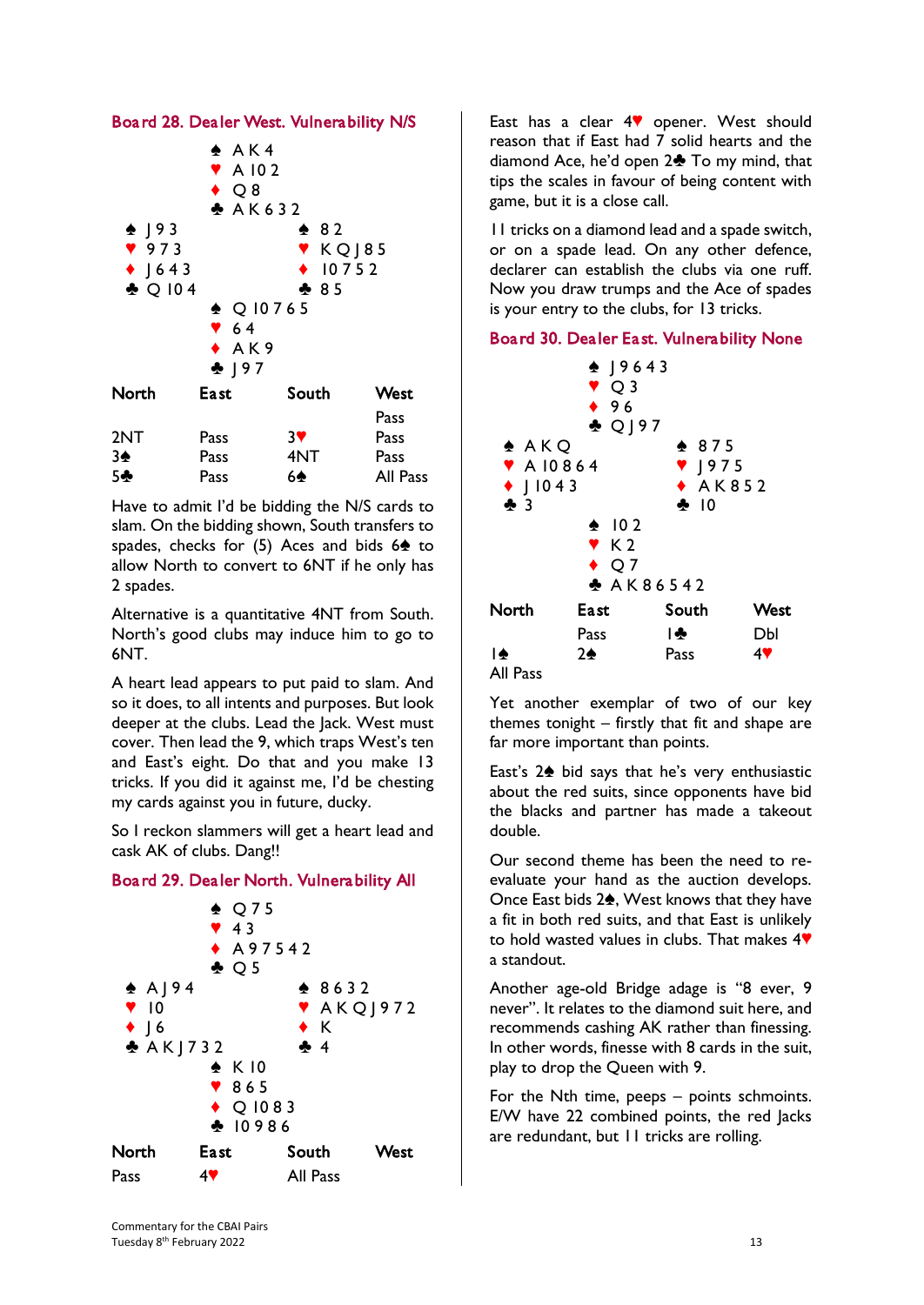

I refer the right honourable reader to the comments I gave in respect of board 24, specifically regarding high-level transfers.

Once South opens, North's hand is massive. 4<sup> $\blacklozenge$ </sup> over the  $2\mathbf{v}$  overcall gets you there (just bidding  $4\spadesuit$  doesn't).  $4\Psi$  has to be stronger than  $4\spadesuit$ , showing a good spade suit and slam interest.

A heart lead against 6<sup>2</sup> means you make 13 tricks if you get diamonds right, otherwise just 12. A club lead would oblige you to get diamonds right, but you would, wouldn't you?

#### Board 32. Dealer West. Vulnerability E/W



I play 4-suit transfers over a 1NT opener, so  $2NT$  shows diamonds ( $2\spadesuit$  would show clubs). West rebids  $3\bullet$ , completing the transfer and showing support for diamonds. I think East should drop anchor now. His club King is of doubtful value and his major holdings hardly proclaim 9 tricks in NT.

9 tricks in diamonds will score very well.

And there I must leave you. It's been emotional. Sin a bhfuil. Is dona linn an bhriseadh seo. Up the Republic. Death to the infidel. Elvis has left the building.

Murphy Out.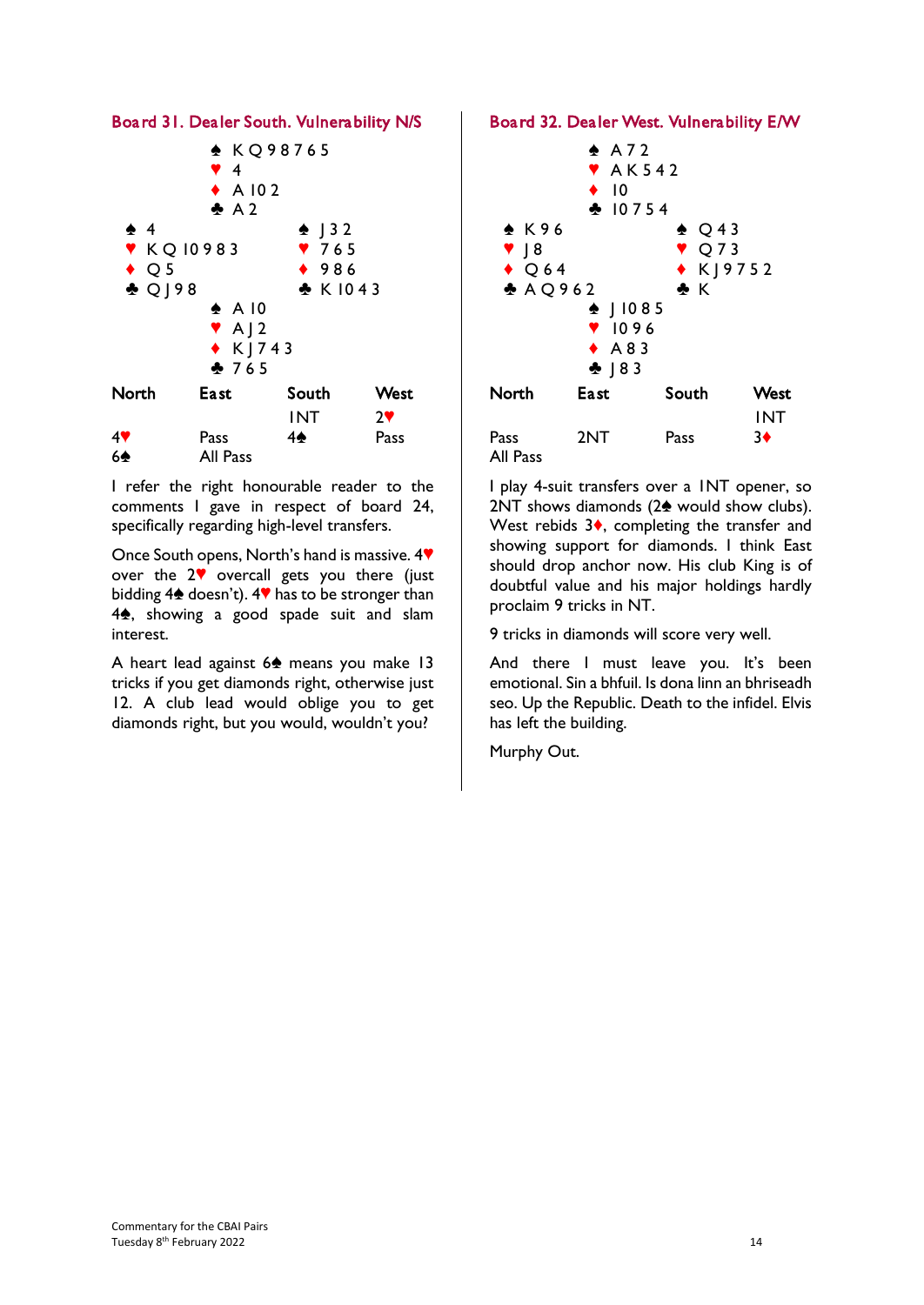# 2022 CBAI Pairs Tuesday 8 February

|                                                                                 |    |                                                                                 |          |                                                                                 |                                                                               |                                                                                                |                                                                                          |                                                         |                                                                                    |     |                                                                                                      |                                                                                     |                                                                      | Printed by Dealmaster Pro                                                                    |
|---------------------------------------------------------------------------------|----|---------------------------------------------------------------------------------|----------|---------------------------------------------------------------------------------|-------------------------------------------------------------------------------|------------------------------------------------------------------------------------------------|------------------------------------------------------------------------------------------|---------------------------------------------------------|------------------------------------------------------------------------------------|-----|------------------------------------------------------------------------------------------------------|-------------------------------------------------------------------------------------|----------------------------------------------------------------------|----------------------------------------------------------------------------------------------|
| 1                                                                               |    | $\spadesuit$ Q93<br>VKJ4<br>$* 932$                                             |          | DIr: N<br>Vul: None                                                             | $\overline{2}$                                                                | $\triangle$ Q987<br>$\blacktriangledown$ J3<br>$\bullet$ J8                                    | Dir: E<br>Vul: N-S                                                                       |                                                         | A8642<br>♥ QJT6<br>$*$ AK9                                                         |     | DIr: S<br>Vul: E-W                                                                                   | 4                                                                                   | $\triangle$ KJ8<br>$\blacktriangledown$ J54<br>◆ KJ9732              | DIr: W<br>Vul: Both                                                                          |
| $\triangle$ AKT42<br>$\blacktriangledown$ AT9                                   |    | * KJT3                                                                          |          | ♣ J85<br>$\blacktriangledown$ Q85                                               | ▲ T5432<br>$\blacktriangledown$ Q94                                           | ♣ 98754                                                                                        | ♠6<br>♥ T65                                                                              | ♠ J7<br>$\blacktriangledown$ K2                         | $\star$ K                                                                          |     | $*95$<br>$\blacktriangledown$ A874                                                                   | <b>A T974</b><br>$\blacktriangledown$ Q962                                          | ♣A                                                                   | ♠ AQ532<br>♥ 3                                                                               |
| $\div$ 54<br>$*854$                                                             |    |                                                                                 |          | ◆ AKQT6<br>$\clubsuit$ A2                                                       | ٠<br><b>4 QJT63</b>                                                           |                                                                                                | KQ95432<br>♣ AK                                                                          | $+$ JT8<br><b>A A98653</b>                              |                                                                                    | ٠   | 7432<br>♣ QJ7                                                                                        | $\div$ T <sub>8</sub><br>* T73                                                      |                                                                      | $* 654$<br><b>4 QJ84</b>                                                                     |
| 10<br>11 16<br>3                                                                |    | ▲ 76<br>$\blacktriangledown 7632$<br>$\bullet$ J87<br><b>4 Q976</b>             |          | <b>▲◆♥♠</b> NT<br>N<br>S<br>E 2 5 3 5 3<br>W 2 5 3 5 3                          | 4<br>19                                                                       | <b>A AKJ</b><br>$\blacktriangledown$ AK872<br>$5 \t12$ ♦ AT76<br>$+2$                          | <b>&amp;♦♥₳</b> NT<br>N - 1321<br>$-1321$<br>S<br>E<br>w -                               | 17<br>9<br>7<br>7                                       | ▲ KQT3<br>$\blacktriangledown$ 953<br>$\triangle$ Q65<br>$+ 742$                   |     | ♣♦♥♠ NT<br>N - 123 -<br>S<br>$-123 -$<br>E <sub>2</sub><br>$\sim$ $\sim$ $\sim$ $\sim$<br>$W2 - - -$ | 13<br>2<br>9<br>16                                                                  | Ѧ6<br>$\blacktriangledown$ AKT87<br>♦ AQ<br>* K9652                  | $\clubsuit$ NT<br>N 35514<br>S<br>$355 - 4$<br>E<br>W                                        |
| 5                                                                               |    | ▲ AJ9<br>♥ 7<br>$*$ A987<br>* KQ854                                             |          | DIr: N<br>Vul: N-S                                                              | 6                                                                             | $\spadesuit$ QJT53<br>Y K<br>$\bullet$ T<br><b>A AKJT65</b>                                    | DIr: E<br>Vul: E-W                                                                       |                                                         | АA<br>♥ T5<br><b>◆ K764</b><br>* AK9864                                            |     | DIr: S<br>Vul: Both                                                                                  | 8                                                                                   | ♣ JT6532<br>$\blacktriangledown$ J85<br>$\bullet$ J8<br>$-18$        | DIr: W<br>Vul: None                                                                          |
| A K64                                                                           |    |                                                                                 |          | ▲ 72.                                                                           | ▲ 74                                                                          |                                                                                                | ▲ A96                                                                                    | * KQ87642                                               |                                                                                    | ₩9. |                                                                                                      | A KQ984                                                                             |                                                                      | ▲ A7                                                                                         |
| $\blacktriangledown$ KT8<br>$\triangle$ KJ3                                     |    |                                                                                 |          | ♥ A943<br>Q542                                                                  | $\blacktriangledown$ J87653<br>$*85$                                          |                                                                                                | $\blacktriangledown$ 94<br>KQ9432<br>٠                                                   | v J<br>$\triangle$ AQ2                                  |                                                                                    |     | ♥ AK987642<br>$* 98$                                                                                 | v<br>$\triangle$ Q9764                                                              |                                                                      | $\blacktriangledown$ T43<br>$\blacklozenge$ AKT2                                             |
| <b>+ T732</b>                                                                   |    |                                                                                 |          | <b>4 A96</b>                                                                    | $+987$                                                                        |                                                                                                | ♣ 43                                                                                     | $+J3$                                                   |                                                                                    |     | ♣ T2                                                                                                 | <b>* T54</b>                                                                        |                                                                      | ♣ 9632                                                                                       |
| 14<br>10 10<br>6                                                                |    | <b>A QT853</b><br>$\blacktriangledown$ QJ652<br>$\bullet$ T <sub>6</sub><br>i j |          | ♣♦♥♠ NT<br>N 1 1 1 3 1<br>S 1 1 1 3 1<br>E.<br>$W -$                            | 14<br>9<br>1.<br>16                                                           | ▲ K82<br>♥ AQT2<br>$\triangle$ AJ76<br>$\clubsuit$ Q2                                          | ♣♦♥♠ NT<br>N 6 2 3 6 5<br>S 6 2 3 6 5<br>E<br>w -                                        | 14<br>13<br>7<br>6                                      | <b>A JT53</b><br>♥ Q3<br>$+$ JT53<br>÷ Q75                                         |     | & ♦ ♥★ NT<br>$43 - -$<br>N<br>S<br>$43 - -$<br>Е<br>$-32 -$<br>$W - 32 -$                            | 4<br>7<br>11<br>18                                                                  | <b>* AKQ9762</b><br>$\div$ 53<br>* AKQ7                              | <b>VANT</b><br>S<br>5<br>E<br>2<br>$W -$<br>2                                                |
| 9                                                                               |    | <b>A KQ864</b><br>$\blacktriangledown$ AT8<br>$*8532$<br>ل پ                    |          | DIr: N<br>Vul: E-W                                                              | 1 U                                                                           | ▲ A6<br><b>V</b> K9763<br>$*93$<br><b>* AK62</b>                                               | Dir: E<br>Vul: Both                                                                      |                                                         | ₩A.<br><b>V K83</b><br>♦ Q642<br><b>* AQT64</b>                                    |     | Dir: S<br>Vul: None                                                                                  | 12                                                                                  | $\triangle$ QT8<br>974<br>◆ AT8643<br>A Q                            | DIr: W<br>Vul: N-S                                                                           |
| ♦ JT97532<br>$\vee$ 3<br>$\bullet$ 6                                            |    |                                                                                 |          | ♠ A<br>$\blacktriangledown$ J962<br>QT74                                        | $\triangle$ KT<br>♥ J5<br>◆ KQJT54                                            |                                                                                                | <b>A J9872</b><br>♥ A4<br>762                                                            | ♦ QJ643<br>$\blacktriangledown$ Q76542<br>♦ A           |                                                                                    | v.  | <b>AK85</b><br>9<br>$* 9853$                                                                         | <b>A</b> K953<br>$\blacktriangledown$ 985<br>$\triangle$ Q75                        |                                                                      | ♠4<br>♥ AQJ62<br>$\bullet$ 2                                                                 |
| * KQ97                                                                          |    |                                                                                 |          | ♣ A653                                                                          | ♣ T94                                                                         |                                                                                                | $*873$                                                                                   | ل پ                                                     |                                                                                    |     | ♣ K9732                                                                                              | ♣ 742                                                                               |                                                                      | <b>* KJT965</b>                                                                              |
| 10<br>6<br>13                                                                   | 11 | $\blacktriangledown$ KQ754<br>$+ AKJ9$<br>♣ T842                                |          | ◆♥♠NT<br>N 144-1<br>$S$ 144 - 1<br>E -<br>$- - 1$<br>W -                        | 14<br>5<br>10<br>11                                                           | $\triangle$ Q543<br>$\blacktriangledown$ QT82<br>$\triangle$ A <sub>8</sub><br>$\clubsuit$ QJ5 | ◆♥◆NT<br>N 4 - 4 2 1<br>S 4 - 4 2 1<br>$E - 1 - -$<br>W - 1 - - -                        | 15<br>6<br>10<br>9                                      | A T972<br>♥ AJT<br>$\triangle$ KJT7<br>♣ 85                                        |     | & ♦ ♥ ♠ NT<br>N 34 - - 2<br>$34 - 2$<br>S<br>Е<br>$-11 -$<br>$W - -11 -$                             | 12<br>5<br>11<br>12                                                                 | <b>AJ762</b><br>$\blacktriangledown$ KT3<br>$\triangle$ KJ9<br>$*83$ | ♣♦♥♠NT<br>N - 5 - 5 4<br>$S - 4 - 42$<br>$E$ 2 - 1 - -<br>$W_2 - 1 -$                        |
| 13                                                                              |    | ♣ J84<br>$*854$<br>$\triangle$ AT97                                             |          | DIr: N<br>Vul: Both                                                             | 4                                                                             | $\triangle$ KJT2<br><b>V</b> AJT<br>$\blacklozenge$ J73                                        | DIr: E<br>Vul: None                                                                      | 15                                                      | ♠ K98<br><b>V</b> AJT2<br>$\triangle$ A63                                          |     | DIr: S<br>Vul: N-S                                                                                   | 16                                                                                  | $\clubsuit$ Q5<br>975<br>$\triangle$ Q752                            | DIr: W<br>Vul: E-W                                                                           |
| <b>* KQ75</b><br>VKJ<br>$+$ J53                                                 |    | ÷ T76                                                                           |          | <b>A AT96</b><br>$\blacktriangledown$ Q2<br>◆ K86                               | $\clubsuit$ 7<br>$\blacktriangledown$ Q75<br>◆ AKQ9652                        | $-532$                                                                                         | ♠ AQ654<br>♥ 642<br>♦ Т8                                                                 | $\clubsuit$ AQT74<br>97<br>$\bullet$ 4                  | A 52                                                                               |     | $\clubsuit$ 52<br>$\blacktriangledown$ KQ53<br>$\blacklozenge$ J852                                  | ♦ K732<br><b>V KQT64</b><br>$* 643$                                                 | <b>4 AQ43</b>                                                        | $\clubsuit$ J4<br>$\blacktriangledown$ J2<br>◆ AKT98                                         |
| <b>A AQ95</b>                                                                   |    | $\clubsuit$ 32                                                                  |          | $*8432$<br>◆♥♠NT                                                                | ♣ 74                                                                          | $*983$                                                                                         | * KQJ<br>♦♥♠ NT                                                                          | <b>* KT983</b>                                          | A J63                                                                              |     | ♣ J74<br>♣♦♥♠NT                                                                                      | $+6$                                                                                | <b>AT986</b>                                                         | <b>* KJ98</b>                                                                                |
| 5<br>16<br>10                                                                   | 9  | $\triangleleft$ Q42<br>* KJ                                                     | ♥ AT9763 | N<br>-1--<br>S<br>$- - 1$<br>$\sim$<br>E 3 1 - 3 1<br>W 3 1 - 3 1               | 10<br>11<br>12<br>7                                                           | $\blacktriangledown$ K983<br>$\bullet$ 4<br><b>A AT986</b>                                     | $-1 - -$<br>N 1<br>$-1$<br>S<br>$\overline{1}$<br>$ -$<br>E<br>$-2 - 12$<br>$W - 2 - 12$ | 16<br>9<br>8                                            | $\blacktriangledown 864$<br>$7 \div KQ$ T97<br>$\clubsuit$ Q6                      |     | $N - 22 - 2$<br>$-22-2$<br>S<br>$E$ 3 - -1 -<br>$W3 - -1 -$                                          | 10<br>8 13<br>9                                                                     | ♥ A83<br>$\bullet$ J<br><b>+ T752</b>                                | VANT<br>N<br>S<br>Е<br>$-3211$<br>W - 3211                                                   |
|                                                                                 |    | <b>A T875</b><br><b>V</b> KT752<br>$*74$<br>A2                                  |          | DIr: N<br>Vul: None                                                             | 18                                                                            | <b>↑ AK854</b><br>$\bullet$ 7<br>$\triangle$ A97<br><b>4 JT84</b>                              | Dir: E<br>Vul: N-S                                                                       | 19                                                      | $\clubsuit$ J643<br>$\blacktriangledown$ JT53<br>$\triangle$ A5<br>$\clubsuit$ AQ3 |     | DIr: S<br>Vul: E-W                                                                                   | 20                                                                                  | $\clubsuit$ J62<br><b>V</b> AT62<br>$\triangle$ KQJ4<br>$+76$        | DIr: W<br>Vul: Both                                                                          |
| $\clubsuit$ QJ4<br>$\blacktriangledown$ J63<br><b>◆ KJ852</b><br>$+$ $J9$       |    |                                                                                 |          | <b>A</b> A932<br>$\blacktriangledown$ A984<br>♦ A<br>♣ 8765                     | <b>4 J6</b><br>$\blacktriangledown$ QJ954<br>$\bullet$ 63<br>$\clubsuit$ Q653 |                                                                                                | $\clubsuit$ 3<br>$\blacktriangledown 863$<br>◆ KQT852<br>$*$ AK9                         | $\bullet$ K7<br>♥ AK9<br>◆ KQ962<br>$\clubsuit$ KT8     |                                                                                    |     | $\clubsuit$ AQ95<br>♥ Q6<br>$\blacklozenge$ J74<br>♣ 7542                                            | $\clubsuit$ 9<br>$\blacktriangledown$ 98<br>$\blacklozenge$ T52<br><b>* KQJT953</b> |                                                                      | $\spadesuit$ A <sub>3</sub><br>$\blacktriangledown$ Q753<br>$\triangle$ A76<br><b>A</b> A842 |
| $\overline{7}$<br>9<br>12                                                       | 12 | $\clubsuit$ K6<br>♥ Q<br>$\triangle$ QT963<br>* KQT43                           |          | ♣♦♥♠NT<br>N.<br>11<br>--1<br>S 1 1 - - 1<br>E<br>$-11$<br>$\sim$<br>$W - -11 -$ | 12<br>6<br>10                                                                 | ♦ QT972<br>$\blacktriangledown$ AKT2<br>$12 \div 14$<br>$+72$                                  | ♣♦♥♠NT<br>$- - 42$<br>N<br>$- - - 42$<br>S<br>E<br>$-22 - -$<br>$W - 22 - -$             | 12<br>9<br>18<br>$\mathbf{1}$                           | <b>A T82</b><br>♥ 8742<br>$\triangle$ T <sub>83</sub><br><b>4 J96</b>              |     | ♣♦♥♠NT<br>N<br>S<br>$\sim$ $\sim$ $\sim$ $\sim$ $\sim$<br>E 4 4 2 3 4<br>W 4 4 2 3 4                 | 11<br>6<br>14<br>9                                                                  | v KJ4<br>$*983$                                                      | ♣♦♥♠NT<br>$-325 -$<br>N<br>$S - 325 -$<br>$E$ 3 - - - 3<br>$W3 - - 3$                        |
|                                                                                 |    | <b>↑ QJ85</b><br>$\blacktriangledown$ Q98<br>$*8532$<br>A K                     |          | Dir: N<br>Vul: N-S                                                              |                                                                               | <b>A</b> A8432<br>98<br>$*986$<br>÷ J95                                                        | DIr: E<br>Vul: E-W                                                                       |                                                         | A653<br>$\blacktriangledown$ QJT74<br>$\bullet$ Q<br>$-163$                        |     | Dir: S<br>Vul: Both                                                                                  | 24                                                                                  | $\clubsuit$ 53<br><b>V KT9853</b><br>$\blacklozenge$ T852<br>$+3$    | DIr: W<br>Vul: None                                                                          |
| <b>A KT32</b><br>$\blacktriangledown$ J2<br>$\triangle$ AJ76<br>$\clubsuit$ JT3 |    |                                                                                 |          | ♠ 4<br>$*$ A6543<br>$\blacklozenge$ T94<br><b>4 Q965</b>                        | $\triangle$ K9<br>$\blacktriangledown$ A765<br>$*754$<br>* K742               |                                                                                                | $\clubsuit$ QT6<br>$\blacktriangledown$ JT<br>$* AKQ2$<br><b>A AQT6</b>                  | $\clubsuit$ 9<br>$* 652$<br>$\triangle$ A6532<br>♣ T875 |                                                                                    |     | • KQ742<br>$\blacktriangledown$ K8<br>$* 984$<br>* KQ9                                               | $\triangle$ QT9<br>♥ AQ6<br>$*763$<br>♣ J942                                        |                                                                      | <b>4 J8764</b><br>♥ 74<br>$\blacklozenge$ J94<br>* A76                                       |
| 12<br>10<br>12                                                                  | 6  | A A976<br>$\blacktriangledown$ KT7<br>$\triangle$ KQ<br>$*8742$                 |          | ◆♥♠NT<br>N 1 1 1 3 2<br>S 1 1 1 3 2<br>E<br>$\overline{\phantom{a}}$<br>W -     | 5<br>10 18<br>$\overline{7}$                                                  | ♦ J75<br>♥ KQ432<br>$+$ JT3<br>$+83$                                                           | ♣♦♥♠ NT<br>N<br>S<br>E 5 5 4 3 5<br>W 5 5 4 3 5                                          | 10<br>13<br>4<br>13                                     | $\clubsuit$ JT8<br>$\blacktriangledown$ A93<br>$\triangle$ KJT7<br>A42             |     | ♣♦♥♠ NT<br>N 2 2 4 2 4<br>S<br>2414<br>-1<br>Ε<br>w -                                                | 3<br>9<br>6<br>22                                                                   | ♠ AK2<br>♥ J2<br>$\triangle$ AKQ<br><b>* KQT85</b>                   | ◆♥♠ NT<br>N 3 5 5 2 2<br>S<br>3 5 5 2 2<br>E<br>W                                            |